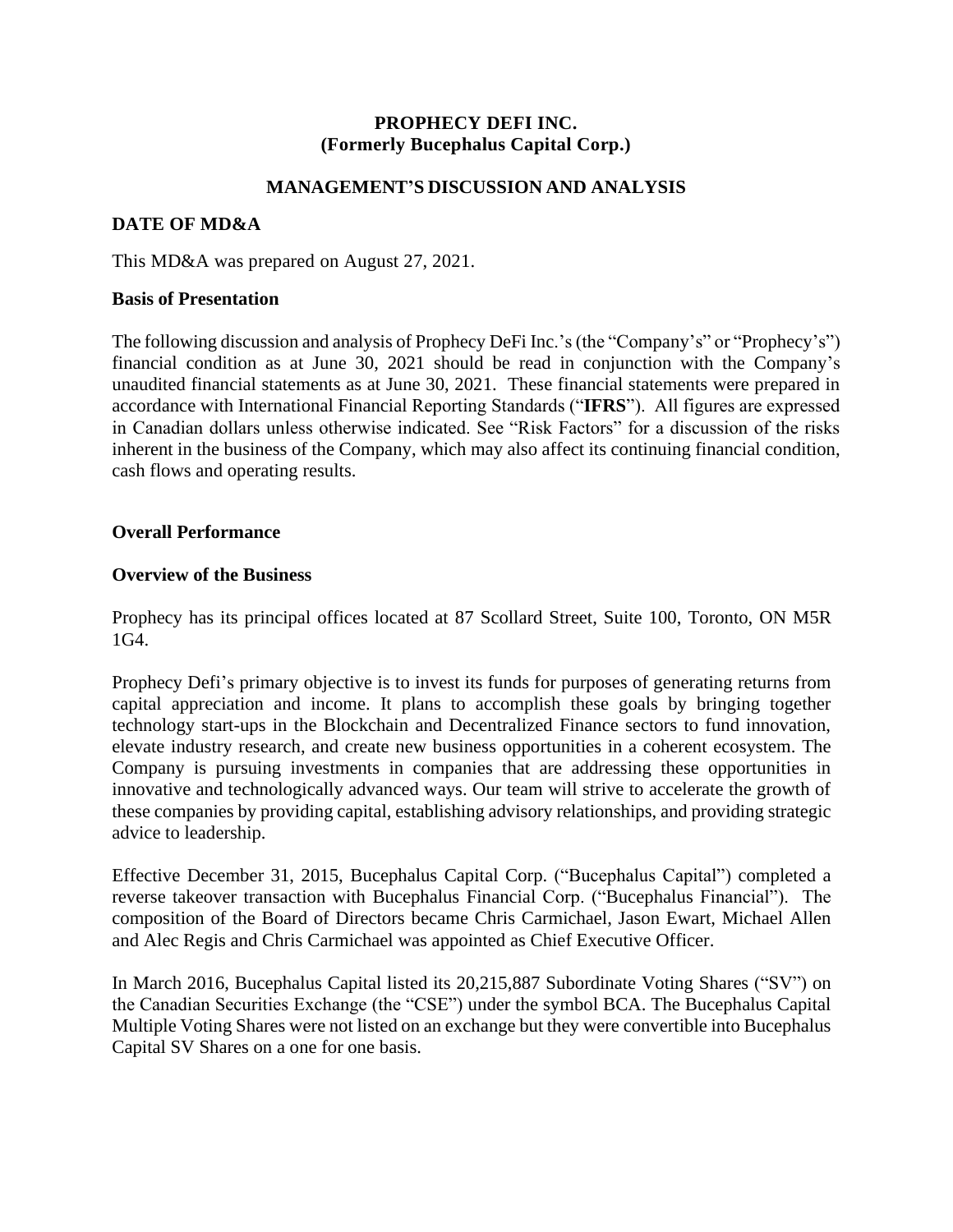On February 23, 2018, Lucas Ewart was appointed the Chief Executive Officer and as a Director of the Company. Lucas Ewart has extensive experience in finance, senior management and corporate development of public and private companies. He has served as Chairman, CEO as well as Chief Restructuring Officer of numerous companies on an international scale having worked in Canada, USA, Australia, Mexico, and South East Asia (Hong Kong, Singapore, Philippines and China). In addition, he served as a Principal to GC-Global Capital Corp. for 10 years which specialized in securitized bridge loans.

On April 22, 2019, the Company announced that it had changed its name to Bucephalus Capital Corp. after receiving shareholder approval at its Annual and Special Meeting held on June 12, 2018.

On March 2, 2021, the Company appointed John A. McMahon to serve as Chairman and Chief Executive Officer and the addition of Tim Diamond to the Board. The Company also sold its ownership in Marathon Mortgage Corp. ("MMC") for \$670,000. In 2019, the Company adjusted the fair value of its MMC shares to \$Nil.

On March 19, 2021, the Company closed a \$1,250,000 private placement financing at a price of \$0.05 per unit with each unit consisting of one subordinate voting share ("SVS") and one warrant. Each warrant converts into one SVS at a price of \$0.25 with an expiry date of thirty six months. Further, the Company announced that it has appointed Roland Nimmo to its executive management team as Chief Financial Officer, replacing Chris Carmichael.

On April 23, 2021, the Company closed a \$1,500,000 private placement financing at a price of \$0.15 per unit with each unit consisting of one subordinate voting share ("SVS") and one warrant. Each warrant converts into one SVS at a price of \$0.25 with an expiry date of thirty six months.

April 28, 2021, the Company announced that it has entered into a service agreement with Ninepoint Partners ("Ninepoint") through its Ninepoint Digital Asset Group division. Through this partnership, Ninepoint will provide Prophecy ongoing marketing and strategic advice, assist with the corporate development of planned investment opportunities and provide introductions to certain parties that may further the business of the corporation. Ninepoint is among the largest independent asset management firms in Canada, with over \$8 billion in assets under management and institutional contracts. Ninepoint manages unique alternative investment solutions that offer investors the benefits of better diversification. It manages investment strategies that are uncorrelated from traditional asset classes, such as equities and bonds, with the goal of lowering overall portfolio risk. In consideration for services, Ninepoint will be paid a \$25,000 per month advisory fee and be issued 5,000,000 performance warrants exercisable at a price of \$0.35 to purchase common shares of the Company for a period expiring on the earlier of 3 years or a date that is 90 days after Ninepoint ceases to provide services to the Company. The warrants have a value of \$1,731,500 which have been recorded as a service agreement expense.

On April 28, 2021, the Company announced that it has entered into a non-binding letter of intent to acquire a 100% interest in Layer2 Blockchain Inc., a company which manages capital, technology and infrastructure in the decentralized finance (DeFi) cryptocurrency sector, with a focus on scalable layer two DeFi protocols. Layer2 is led by Andrew Young, Jake Hannah and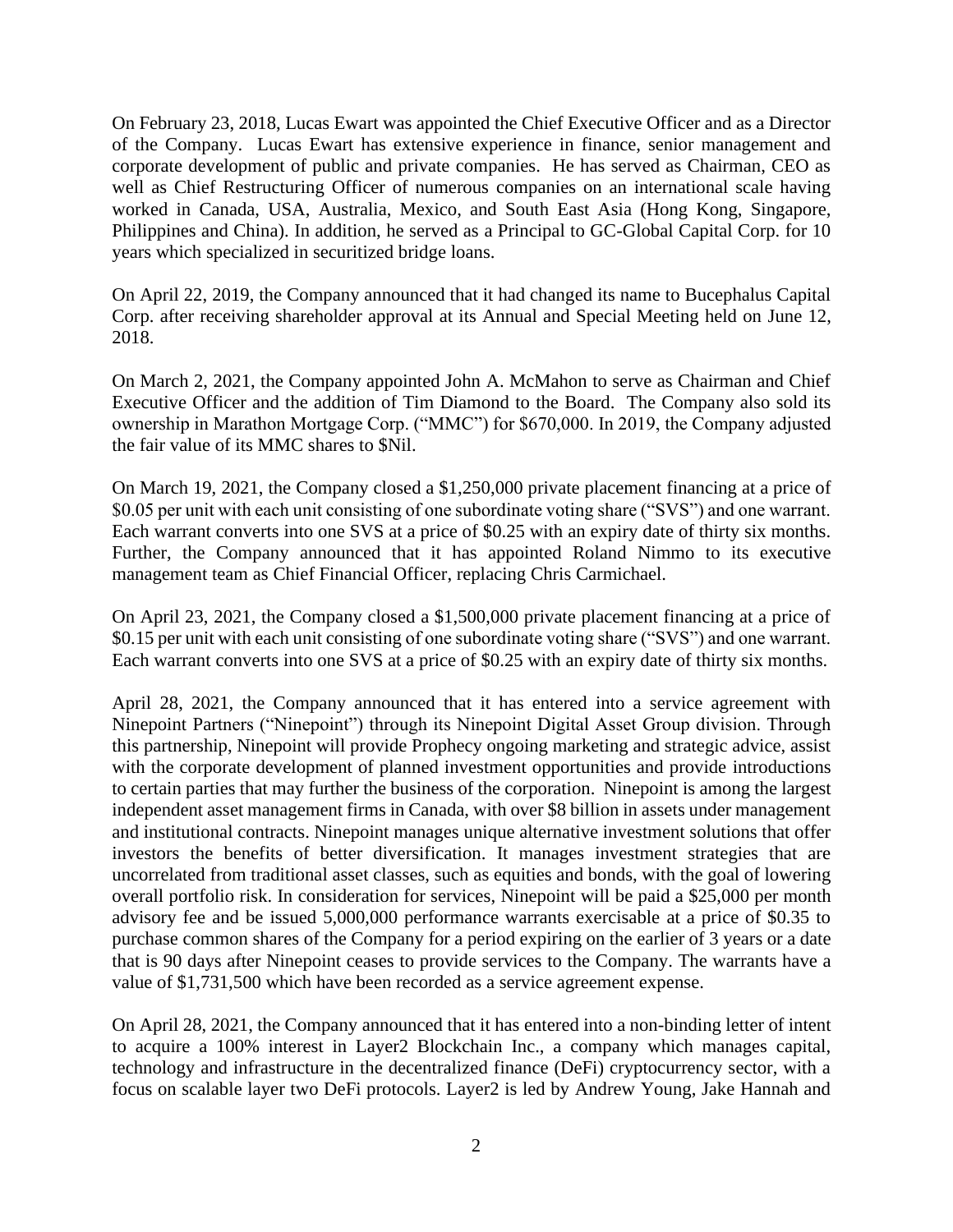Julian Wilson, a seasoned team of blockchain and DeFi entrepreneurs with a proven track record as investors, technologists, and business builders in this emerging industry, having successfully launched a top DeFi protocol. (the "Proposed Transaction"). The Proposed Transaction is subject to the parties completing its respective due diligence and negotiating and entering into a definitive agreement and other ancillary documents necessary to complete the Proposed Transaction.

On June 1, 2021, the Company closed a \$3,000,000 private placement financing at a price of \$0.30 per unit with each unit consisting of one common share and one warrant. Each warrant converts into one common share at a price of \$0.50 with an expiry date of thirty six months.

On June 8, 2021, the Company announced that it has entered into a definitive agreement with Layer2 Blockchain Inc. to initially acquire 60% of the issued and outstanding common shares of Layer 2 in exchange for 25,000,000 common shares in the capital of the Company at a price per common share of \$0.48, such common shares to be distributed pro rata to the shareholders of Layer2. Additionally, pursuant to the terms of the definitive agreement the Company has agreed to issue and additional 25,000,000 common shares for the remaining 40% of Layer 2 on the earlier of: (i) six months from the closing date of the initial acquisition or (ii) the date when Layer2 creates a minimum of 15 token positions in liquidity pools.

On June 23, 2021, the Company announced that it had filed articles of amendment to changed its name to Prophecy DeFi Inc. from Bucephalus Capital Corp. and to provide for the conversion of all of the subordinate voting shares and multiple voting shares into common shares after receiving shareholder approval at its Annual and Special Meeting held on June 8, 2021. The new name is designed to emphasize the Company's focus in the new and transformative financial sector. The common shares commenced trading under the new name on June 28, 2021 and under the new symbol "PDFI". The Company also announced that it has entered into a 6-month marketing and consulting contract with Toronto-based marketing firm, North Equities Corp. North Equities Corp. specializes in various social media platforms and will be able to facilitate greater awareness and widespread dissemination of the Company's news. The contract has a fee payable of \$150,000, which will be satisfied through the issuance of 250,000 common shares at a deemed price of \$0.60 per share. Further, the Company's announced that it has appointed Charlie Morris to its Board of Directors.

On June 29, 2021, The Company announced that is has become a member of the Blockchain Research Institute. As a member of the BRI, the Company receives access to a research library of 100+ projects and joins a global community of blockchain innovators, experts, builders and thought leaders.

On July 9, 2021, The Company announced that is has completed the previously announced acquisition of 60% of the issued and outstanding common shares of Layer2 Blockchain Inc. As consideration, the Company issued an aggregate of 25,000,000 common shares of the Company to the shareholders of Layer2 on a pro rata basis. Layer2 is a technology company focused on the rapidly emerging "Ethereum Layer Two" decentralized finance ecosystem. DeFi is currently the fastest growing and most innovative subsector in cryptocurrencies.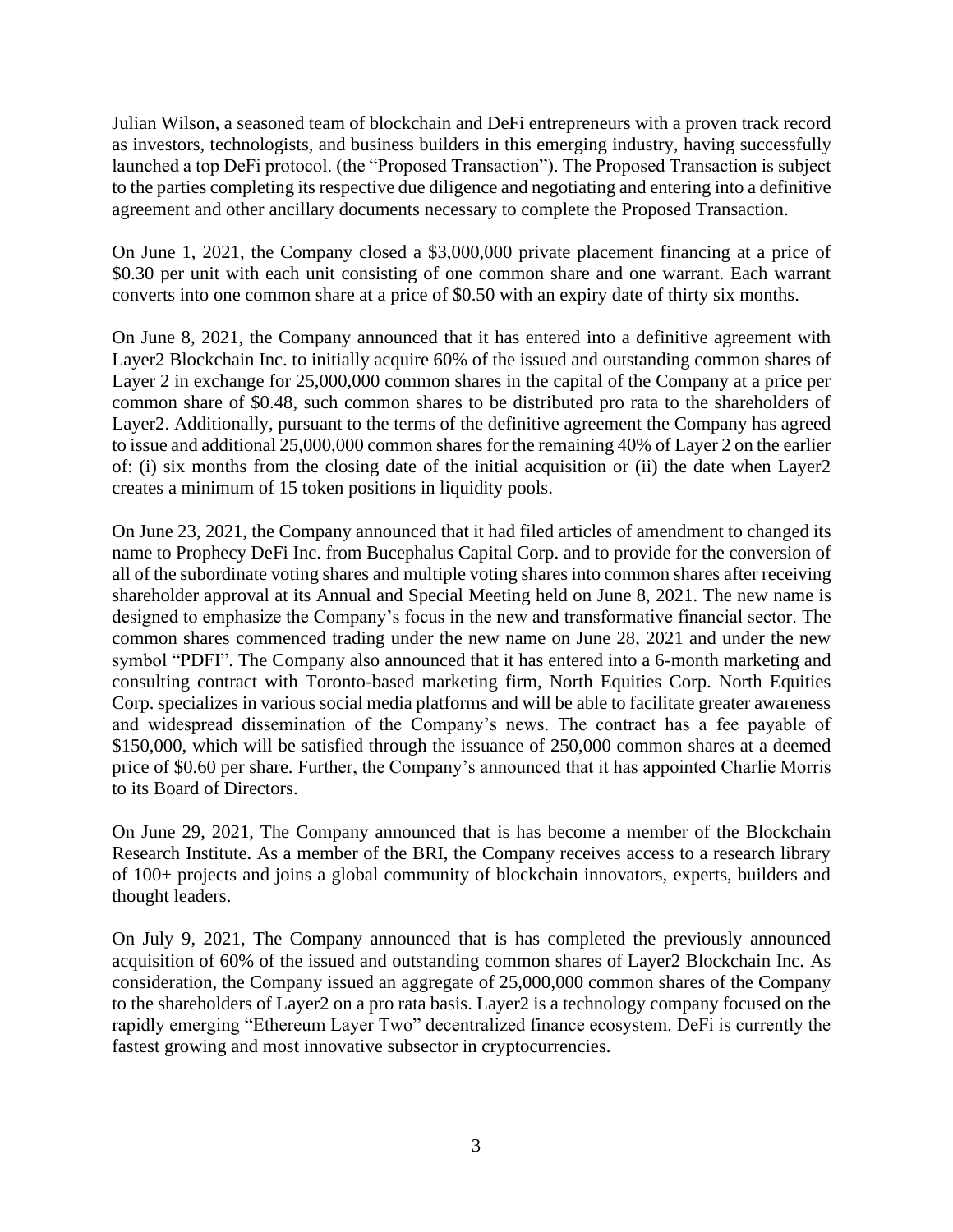On July 22, 2021, the Company appointed Mr. Stuart Hensman to the Company's Board of Directors.

On August 4, 2021, the Company appointed Mr. Sandeep Nailwal to the Company's Advisory Committee.

As of June 30, 2021, the Company had cash of \$4,513,575 (Dec 31, 2020 - \$18,424), bridge loans of \$117,633 (Dec 31, 2020 - \$36,020) with associated accrued interest receivable of \$27,260 (Dec 31, 2020 - \$24,811), accounts receivable of \$17,653 (Dec 31, 2020 - \$17,653) and portfolio investments of \$206,403 (Dec 31, 2020 - \$258,866).

Prophecy's philosophy and strategy is to follow a disciplined and systematic approach to investment and be guided by four core principles which will be applied consistently across all industries:

- Capital Preservation;
- Secure Generation of Income;
- Risk Management; and
- Shareholder Value.
- (1) Capital Preservation: This principle is at the core of Prophecy's investment guidelines. Prophecy secures its bridge loans through a variety of instruments, including by taking a first charge on company assets and marketable securities and/or guarantees, which generally provide Prophecy with two to three times asset coverage.
- (2) Secure Generation of Income: Investments that provide cash flows in the form of dividends, interest payments and/or distributions will be a factor in each of Prophecy's investment requirements. Prophecy's goal is to have the ability to payout a dividend to its shareholders on an annual basis.
- (3) Risk Management: Prophecy's management will take on an active role in each of its investments by requiring Prophecy Board representation as well as weekly reporting of an investee company's operations.
- (4) Shareholder Value: The principal driver of Prophecy's corporate initiatives and investment decisions is the objective of creating and enhancing long-term value for its shareholders.

The Company supplements its active investment business by making investments with its unallocated cash in a diversified portfolio of high-yielding marketable securities such as bonds, preferred shares and royalty and income trusts, thus increasing its overall yield. Prophecy seeks to maximize income and preserve capital with these investments. Investment of Prophecy's funds are chosen on a fundamental basis with emphasis on the track record of management and quality of assets as well as competitive and sustainable business advantages.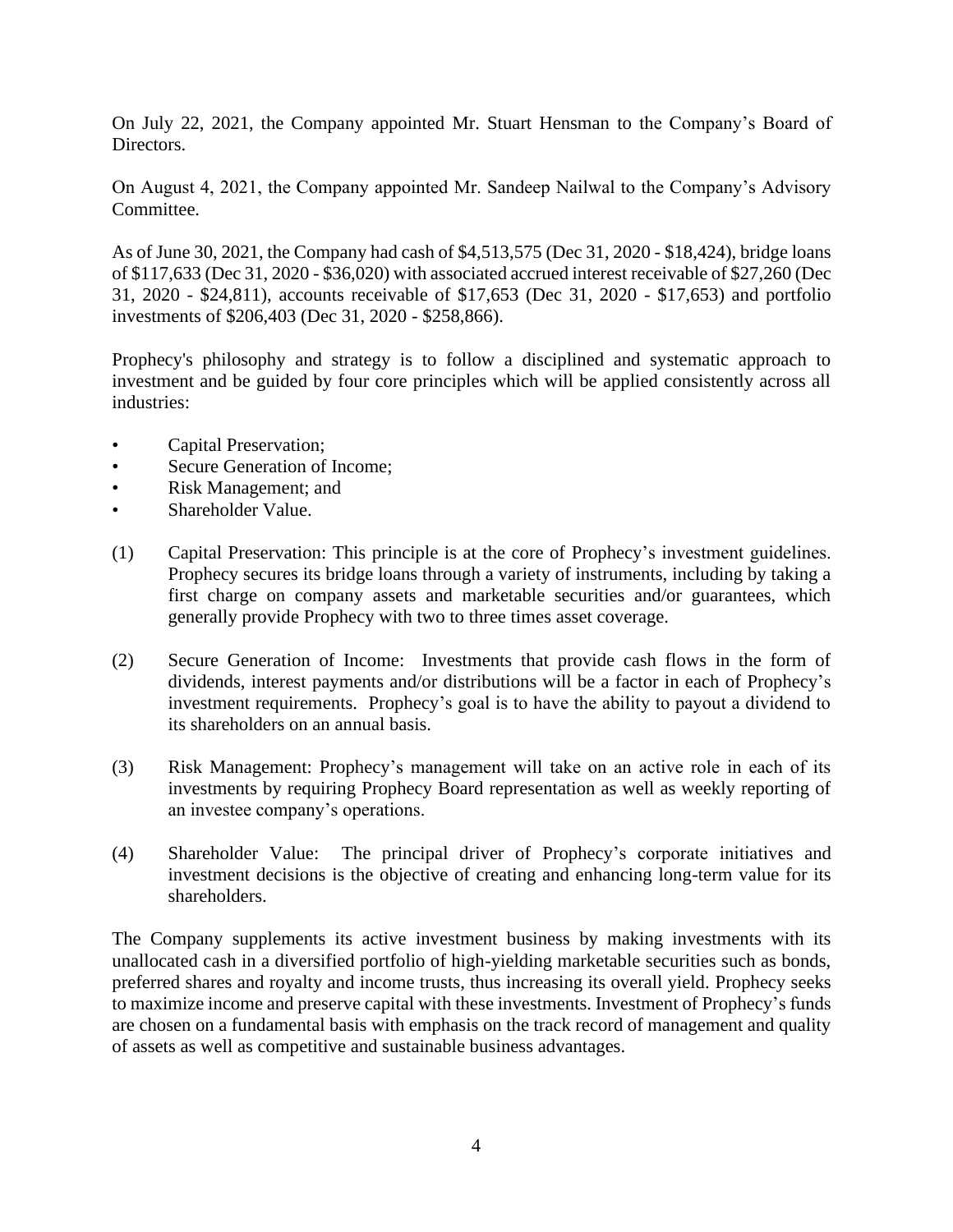Prophecy works with management of operating companies in order to create and enhance value for businesses in which Prophecy assumes a position. These activities include equity financings, developing mergers and acquisitions, providing operational management support and structuring and negotiating debt and equity placements. Prophecy may also acquire positions in private companies at valuations that incorporate conservative earnings multiples and stable cash flows.

#### **Loan Portfolio**

As at June 30, 2021, Prophecy has three (Dec 31, 2020 – two) bridge loans outstanding for a total of \$117,633 (Dec 31, 2020 - \$86,615) with accumulated interest and fees of \$27,260 (Dec 31, 2020 - \$31,058). The interest rate for the loans held in 2021 is between prime and 12% (Dec 31,  $2020 - 12\%$ ).

### **Investment Portfolio**

As at June 30, 2021, Prophecy owned common shares of companies with a value of \$206,403 (December 31, 2020 - \$258,866).

During the six months ended June 30 2021, the Company incurred change in the value of portfolio investments of \$693,508 (June 30, 2020 –  $(\$9,706)$ ) due to the sale of the Company's ownership of its Marathon Mortgage Corp.

### **Operating Results as at June 30, 2021**

#### *Revenues*

For the six months ended June 30, 2021, Prophecy had interest income on its bridge loans of \$7,532 (June 30, 2020 - \$8,582), change in value of portfolio investment of \$693,508 (June 30, 2020 –  $(9,706)$ ), a foreign exchange loss of \$1,163 (June 30, 2020 – gain of \$5,894) dividend income of \$Nil (June 30, 2020 - \$863) and a discount on note for (\$71,074) (June 30, 2020 - \$Nil) for total revenue of \$628,803 (June 30, 2020 – \$5,632).

#### *Expenses*

Prophecy incurred \$44,196 (June 30, 2020 - \$9,100) for audit and legal costs, \$143,900 (June 30, 2020 - \$Nil) in promotional fees, \$34,970 (June 30, 2020 - \$13,587) in filing fees, \$306,804 in consulting fees (June 30,2020 - \$138,000), \$1,731,500 (June 30, 2020 - \$Nil) in a service agreement expense related to the issuance of performance warrants to Ninepoint, \$228,739 (June 30, 2020 - \$Nil) in salaries, \$1,331,170 (June 30, 2020 - \$Nil) in stock based compensation, \$50,274 (June 30, 2020 - \$532) in office expenses, \$1,372 (June 30, 2020 - \$Nil) in amortization, \$56,500 (June 30, 2020 - \$Nil) for memberships, \$9,375 (June 30, 2020 - \$Nil) in news releases and investor relates for total expenses of \$3,938,800 (June 30, 2020 - \$161,220). The Company anticipates higher fees, filing fees, legal fees, promotional fees, consulting fees, salaries and office expenditures for the remainder of 2021.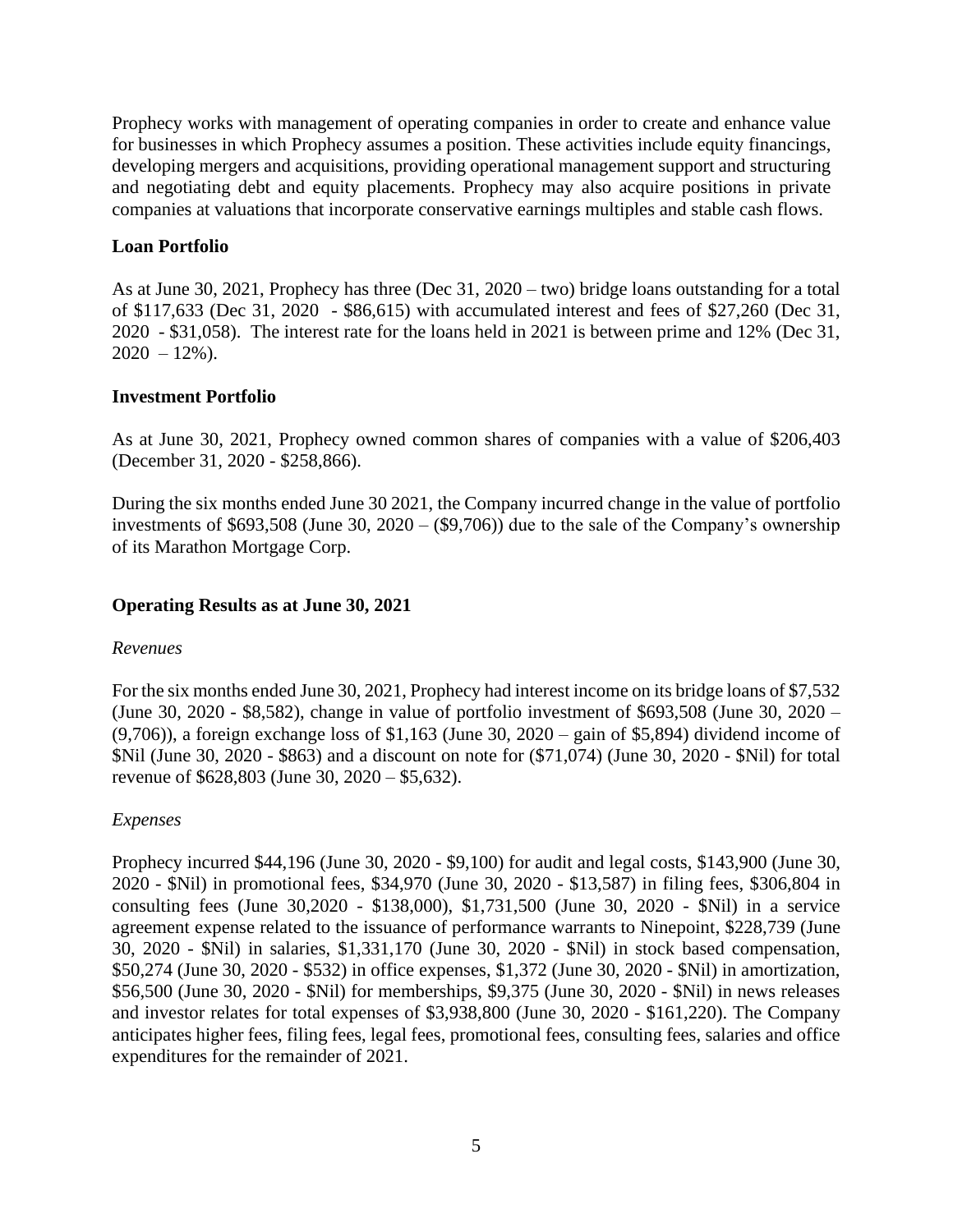Net income (loss) for the period was (\$3,309,997) (June 30, 2020 – (\$155,588)) or \$0.07 per share  $(June 30, 2020 - (\$0.01)).$ 

# **Summary of Quarterly Results**

| For the quarters ended                            | <b>June 30/21</b>          |               | <b>Mar 31/21</b>     |               | Dec 31/20                   |    | <b>Sept 30/20</b>      |
|---------------------------------------------------|----------------------------|---------------|----------------------|---------------|-----------------------------|----|------------------------|
| Total revenue<br>Net income (loss) for the period | \$<br>4,303<br>(3,435,421) | \$            | 624,500<br>125,424   | <sup>\$</sup> | $(60,305)$ \$<br>(142, 214) |    | 1,207<br>(77, 529)     |
| Net income (loss) per share $(1)$                 | \$<br>(0.05)               | \$            | 0.00                 | \$            | (0.01)                      | \$ | (0.00)                 |
| For the quarters ended                            | <b>Jun 30/20</b>           |               | <b>Mar 31/20</b>     |               | Dec 31/19                   |    | <b>Sept 30/19</b>      |
| Total revenue<br>Net income (loss) for the period | \$<br>646<br>(82,062)      | $\mathcal{S}$ | 4,986 \$<br>(73,528) |               | (867,747)<br>(972, 372)     | -S | (56,300)<br>(139, 678) |
| Net income (loss) per share $(1)$                 | \$<br>(0.00)               | \$            | (0.00)               | \$            | (0.04)                      | \$ | (0.00)                 |

**(1)** Net income (loss) per share has been calculated using the weighted average number of common shares during each period.

## **Liquidity**

As at June 30, 2021, Prophecy had \$4,513,575 (December 31, 2020 - \$18,424) in cash. The Company had working capital of \$4,768,064 (December 31, 2020 – (\$173,841)).

Management is not aware of any trends or expected fluctuations that would create any liquidity deficiencies. The Company believes that cash flow from continuing operations and existing cash resources will be sufficient to meet the Prophecy's short-term requirements, as well as ongoing operations, and will be able to generate sufficient capital to support the Company's operations in the long-term. However, Prophecy may procure debt or equity financing from time to time to fund its operations.

## **Capital Resources**

Management is not aware of any significant commitments or expected fluctuations with respect to its capital resources at the date of its financial statements.

## **Off-balance Sheet Arrangements**

There are no off-balance sheet arrangements.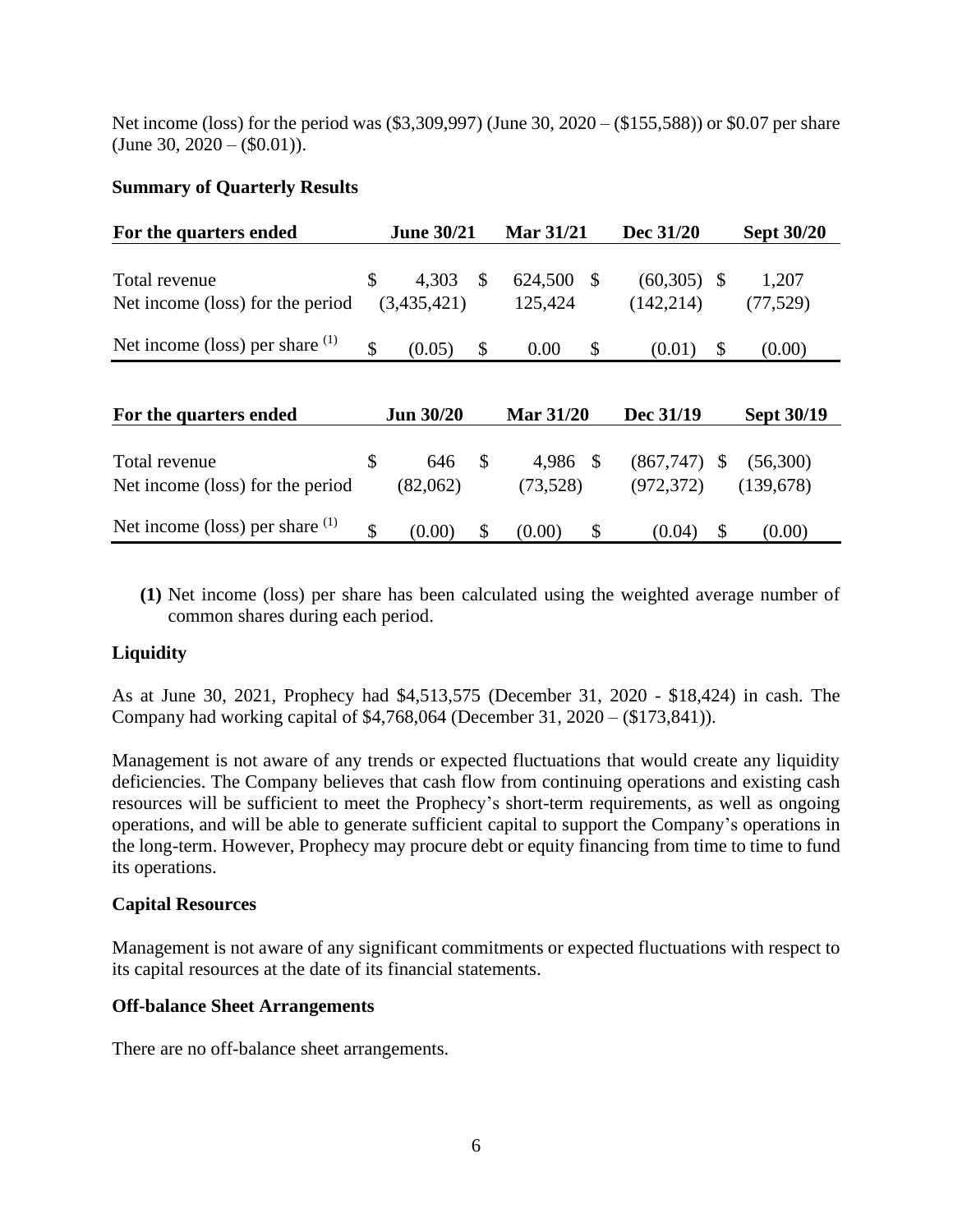## **Subsequent Events**

On July 9, 2021, the Company completed the acquisition of 60% of the issued and outstanding common shares of Layer2 Blockchain Inc. ("Layer2"). As consideration, the Company issued an aggregate of 25,000,000 common shares of the Company to the shareholders of Layer2 on a pro rata basis. Layer2 is a technology company which manages capital, technology, and infrastructure in the decentralized finance (DeFi) cryptocurrency sector, with a focus on scalable layer two DeFi protocols. In connection with this acquisition, the Company agreed to issue 500,000 common shares to a certain eligible finder.

On July 22, 2021, the Company granted 600,000 options to purchase common shares of the Company exercisable at a price of \$0.35 per share for a period of 3 years to Mr. Stuart Hensman, in connection with his appointment to the Board of Directors.

On August 4, 2021, the Company granted 500,000 options to purchase common shares of the Company exercisable at a price of \$0.36 per share for a period of 3 years to Mr. Sandeep Nailwal, in connection with his appointment to the Company's Advisory Committee.

## **Transactions with Related Parties**

During 2018, the Company loaned US\$303,000 to a company who has a common director with the Company. As at June 30, 2021 the remaining principal amount of the loan is US\$129,029 or C\$159,918 (December 31, 2020 - C\$164,280). US\$105,000 or C\$130,137 (December 31, 2020 - C\$133,686) was syndicated to other lenders and therefore the net amount of the loan to the Company is US\$24,029 or C\$29,781 (December 31, 2020 - C\$30,594). As at June 30, 2021 a net amount of C\$12,811 (December 31, 2020 - C\$8,768) in interest has been accrued.

#### Compensation of key management personnel

The remuneration expense of directors and other members of key management personnel during the six months ended June 30, 2021 and 2020 as follows:

|                          | <b>June 30,</b><br>2021 | <b>June 30,</b><br>2020  |
|--------------------------|-------------------------|--------------------------|
| Salaries and benefits    | 239,320                 | 52,000                   |
| Share based compensation | 967,355                 | $\overline{\phantom{0}}$ |
|                          | 1,206,675               | 52,000                   |

#### **Proposed Transactions**

There were no proposed transactions as at the date of the Company's financial statements.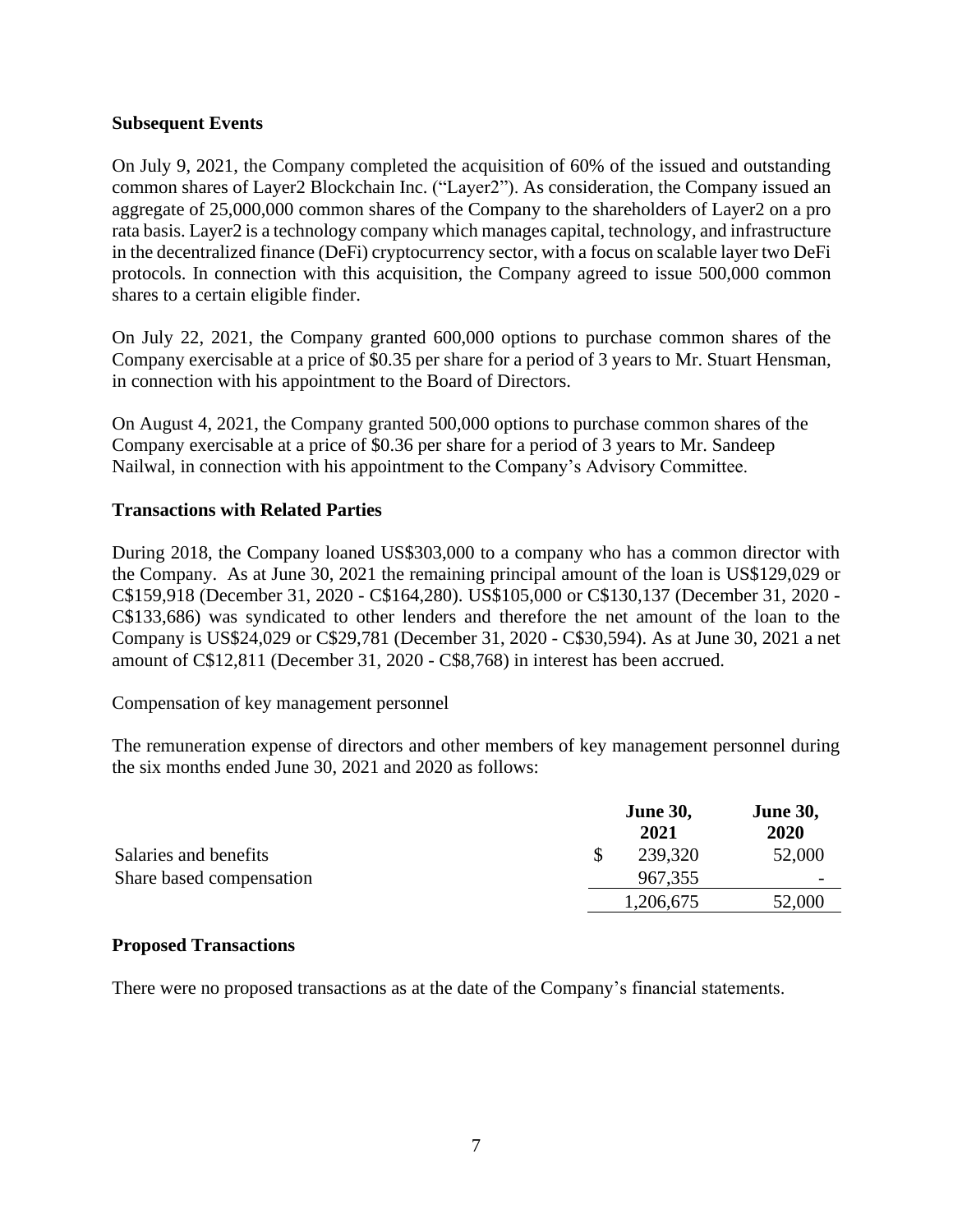# **Critical Accounting Estimates**

The preparation of these financial statements in accordance with IFRS requires management to make estimates and assumptions that affect the reported amounts of assets and liabilities and disclosure of contingent liabilities at the date of the financial statements and the reported amount of revenues and expenses during the year. Financial statement items subject to significant management judgment include:

Credit losses – Management exercises judgement to determine the expected credit losses on loans.

Valuation of portfolio investments – Where investments are not traded in an active market, management exercises judgement to determine the fair value of these assets. These assumptions include observation of recent private sales on the underlying securities (if available) and estimating the inputs to the Black-Scholes option pricing model.

The Black-Scholes option pricing model is used to determine the fair value of the share-based payments and utilizes subjective assumptions such as expected price volatility and expected life of the option. Discrepancies in these input assumptions can significantly affect the fair value estimate.

While management believes that the estimates and assumptions are reasonable, actual results may differ materially from those estimates.

### **Changes in Accounting Policies**

## **IFRS 16,** *Leases*

IFRS 16 – Leases introduces a single lessee accounting model and requires a lessee to recognize assets and liabilities for all leases with a term of more than twelve months, unless the underlying asset is of low value. A lessee is required to recognize a right-of-use asset representing its right to use the underlying asset and a lease liability representing its obligation to make lease payments.

#### **Risks and Uncertainties**

#### Risk Management

The success of Prophecy is dependent upon its ability to assess and manage all forms of risk that affect its operations. Like other financial institutions, Prophecy is exposed to many factors that could adversely affect its business, financial conditions or operating results. Developing policies and procedures to identify risk and the implementation of appropriate risk management policies and procedures is the responsibility of senior management and the Board of Directors. The Board directly, or through its committees, reviews and approves these policies and procedures, and monitors their compliance with them through ongoing reporting requirements. A description of the Company's most prominent risks follows.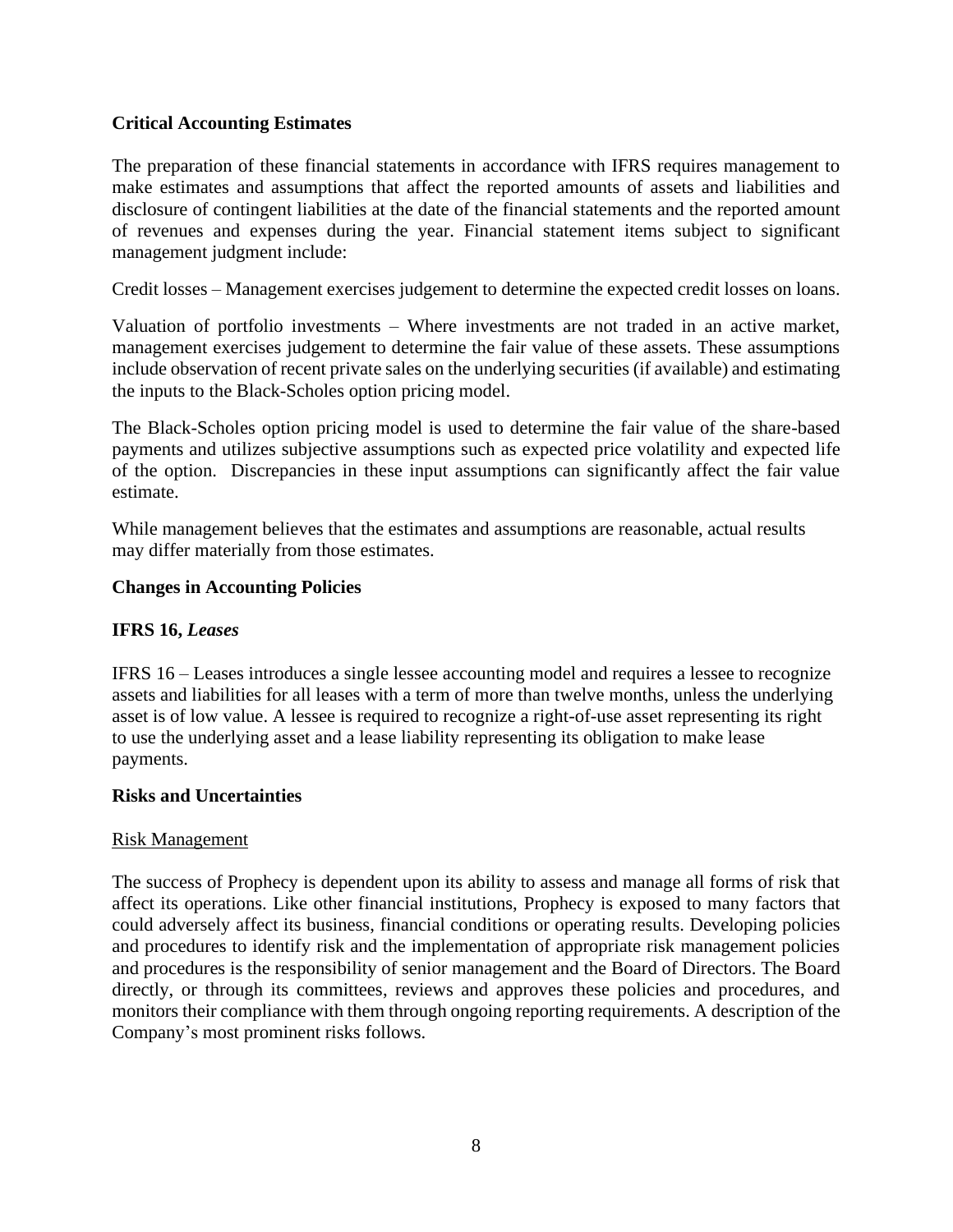# Credit Risk

Concentration of credit risk may arise from exposures to a single debtor or to a group of debtors having similar characteristics such that their ability to meet their current obligations is expected to be affected similarly by changes in economic or other conditions. The Company is exposed to credit risk on its cash, accrued interest receivable, accounts receivable, and bridge loans. The Company's maximum exposure to credit risk is \$4,676,121 (December 31, 2020 - \$96,908).

# Market Risk

Prophecy is exposed to certain market risk that the value of, or future cash flows from, Prophecy's financial assets will significantly fluctuate due to changes in market prices. The value of the financial assets can be affected by changes in interest rates, foreign exchange rates, and equity and commodity prices. Prophecy is exposed to market risk in trading its investments, and unfavourable market conditions could result in dispositions of investments at less than favourable prices. Additionally, Prophecy is required to mark to market its fair value through profit or loss investments at the end of each reporting period. This process could result in significant writedowns of Prophecy's investments over one or more reporting periods, particularly during periods of overall market instability, which would have a significant unfavourable effect on Prophecy's financial position. Prophecy manages market risk by having a portfolio which is not singularly exposed to any one issuer or class of issuers. The Board of Directors monitors changes in the market on an ongoing basis and adjusts Prophecy's lending practices and policies when necessary to reduce the impact of the above risks.

## Liquidity Risk

Liquidity risk is the risk that Prophecy will not have sufficient cash to meet its obligations as they become due. This risk arises from fluctuations in cash flows from making loan advances and receiving loan repayments. The goal of liquidity management is to ensure that adequate cash is available to honour all future investments. As well, effective liquidity management involves determining the timing of such commitments to ensure cash resources are optimally utilized.

As at June 30, 2021, Prophecy had \$4,513,575 (December 31, 2020 - \$18,424) in cash. The Company had working capital of \$4,768,064 (December 31, 2020 – (\$173,841)).

The Company does not have any bank indebtedness. In managements' opinion, Prophecy Capital has sufficient resources to meet its current cash flow requirements.

Management is not aware of any trends or expected fluctuations that would create any liquidity deficiencies. Prophecy believes that cash flow from continuing operations and existing cash resources will be sufficient to meet Prophecy's short-term requirements, as well as ongoing operations, and will be able to generate sufficient capital to support Prophecy's operations in the long-term. However, Prophecy may procure debt or equity financing from time to time to fund its operations.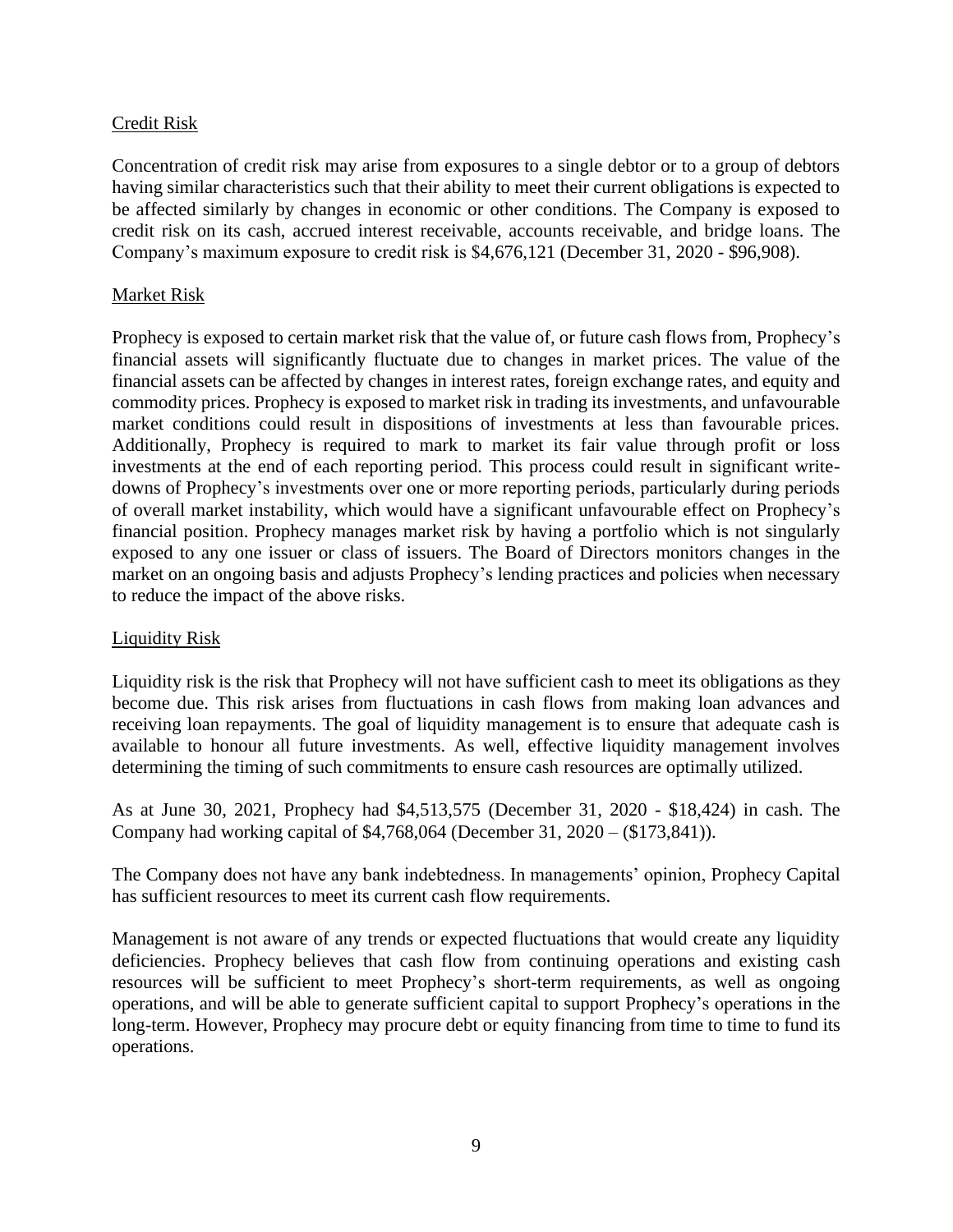# Currency Risk

The Company is exposed to certain currency risks that the value of certain financial instruments will fluctuate due to changes in foreign exchange rates. At times Prophecy intends to take advantage of foreign exchange contracts to manage the risk of currency fluctuations. As of June 30, 2021, the Company did not hold any such contracts.

## Other Risks

## Dependence on Key Personnel

Prophecy is dependent upon the personal efforts, performance and commitment of its senior officers and directors, who are responsible for the development of Prophecy's business. Investors will be relying upon the business judgment, expertise and integrity of Prophecy's senior officers and directors. To the extent that the services of any of the senior officers or directors would be unavailable for any reason, a disruption to the operations of Prophecy could result, and other persons would be required to manage and operate Prophecy. Prophecy's future success will also depend in large part upon its ability to attract and retain highly skilled personnel. There can be no assurance that Prophecy will be successful in attracting and retaining such personnel.

## Possible Volatility of Stock Price

The market price of the common shares could be subject to wide fluctuations in response to factors such as actual or anticipated variations in Prophecy's results of operations, changes in financial estimates by securities analysts, general market conditions and other factors. Market fluctuations, as well as general economic, political and market conditions such as recessions, interest rate changes or international currency fluctuations may adversely affect the market price of the common shares.

## **Competition**

Prophecy operates in an increasingly competitive environment. Both large and small competitors compete with Prophecy. Some of these competitors may have longer operating histories, greater name recognition and greater financial and marketing resources than Prophecy. Prophecy believes that its ability to compete effectively is dependent upon the quality of its product and client service. There can be no assurance that Prophecy will be able to compete effectively and retain its existing clients or attract and retain new clients. Prophecy's current and potential competitors may develop and market new products or services that render Prophecy's existing and future products and services less marketable or competitive.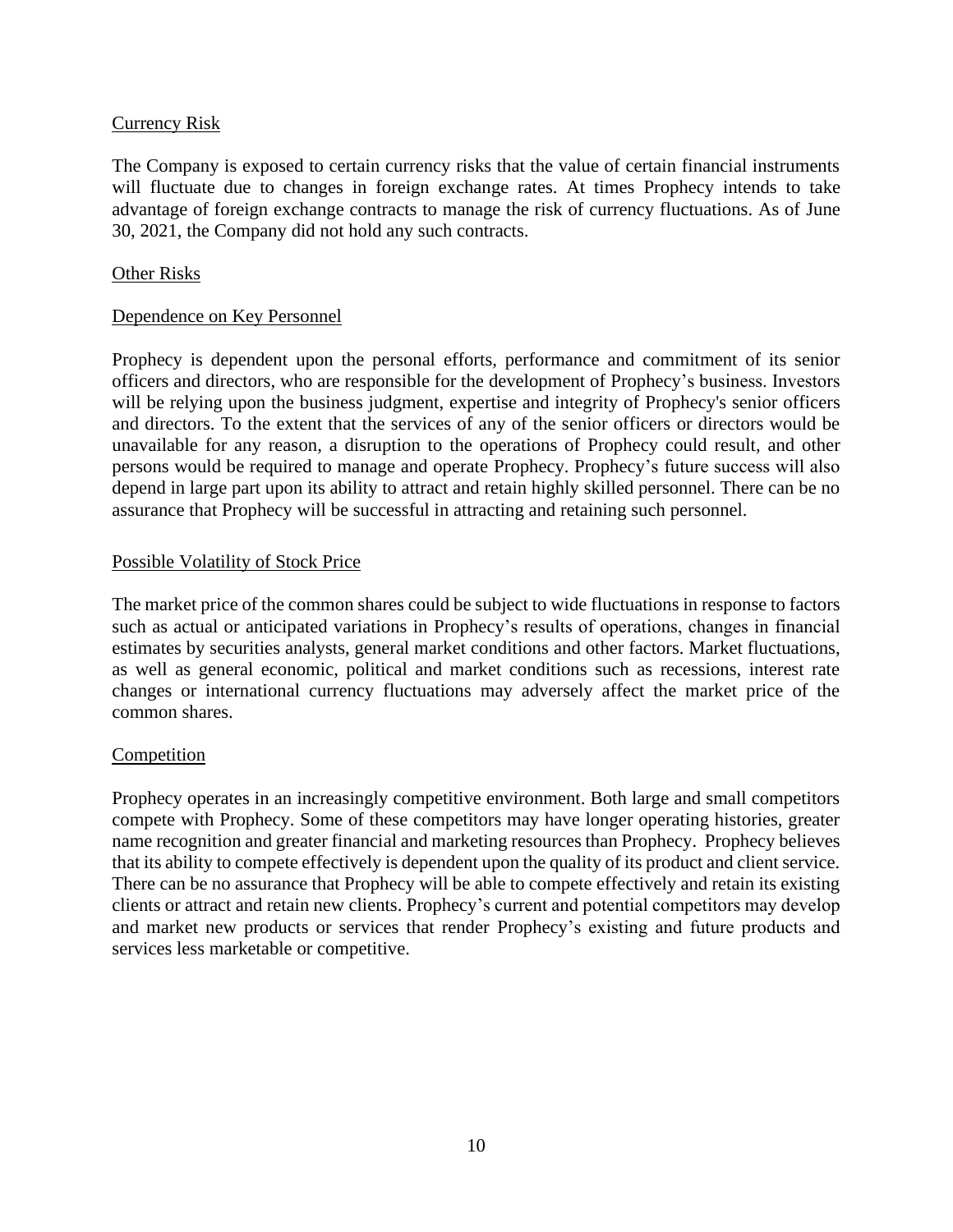# Maintenance of Client Relationships

The ability of Prophecy to attract and maintain clients requires that it provide a competitive offering of products and services that meet the needs and expectations of its clients. Prophecy's ability to satisfy the needs or demands of its clients may be adversely affected by factors such as the inability or failure to identify changing client needs or expectations or the inability to adapt in a timely and cost-effective manner to innovative products and services offered by competitors.

### Strategic Relationships

Prophecy anticipates that, from time to time, it will enter into strategic relationships to syndicate certain bridge loans where appropriate, as part of its strategy to diversify and manage risks associated with its bridge loan portfolio. Syndication will afford Prophecy the opportunity to participate in much larger transactions. There can be no assurance that Prophecy will be able to enter into such relationships in the future, and its inability to do so may adversely affect its ability to continue to service its existing and prospective clients.

#### Share Data

The Company's issued and outstanding share capital is as follows:

### **Outstanding Shares**

| <b>Common Shares</b><br><b>Subordinate Shares</b><br><b>Multiple Shares</b><br><b>Total Shares Outstanding</b> | Aug 26, 2021<br>76,314,240<br>76,314,240                                       | Jun 30, 2021<br>76,314,240<br>76,314,240                                      | Dec 31, 2020<br>23,809,395<br>5,704,846<br>29,514,241 |
|----------------------------------------------------------------------------------------------------------------|--------------------------------------------------------------------------------|-------------------------------------------------------------------------------|-------------------------------------------------------|
| <b>Outstanding Warrants</b>                                                                                    |                                                                                |                                                                               |                                                       |
| Number of warrants<br>Price<br>Expiry date                                                                     | Aug 26, 2021<br>52,941,465<br>$$0.05 - $0.50$<br>March 2024 to<br>June 2024    | June 30, 2021<br>52,941,465<br>$$0.05 - $0.50$<br>March 2024 to<br>June 2024  | Dec 31, 2020                                          |
| <b>Outstanding Options</b>                                                                                     |                                                                                |                                                                               |                                                       |
| Number of options<br>Price<br>Expiry date                                                                      | Aug 26, 2021<br>4,425,000<br>$$0.22 - $0.51$<br>March 27, 2021<br>to June 2024 | June 30, 2021<br>4,425,000<br>$$0.22 - $0.51$<br>May 27, 2021 to<br>June 2024 | Dec 31, 2020<br>1,900,000<br>\$0.07<br>May 27, 2021   |